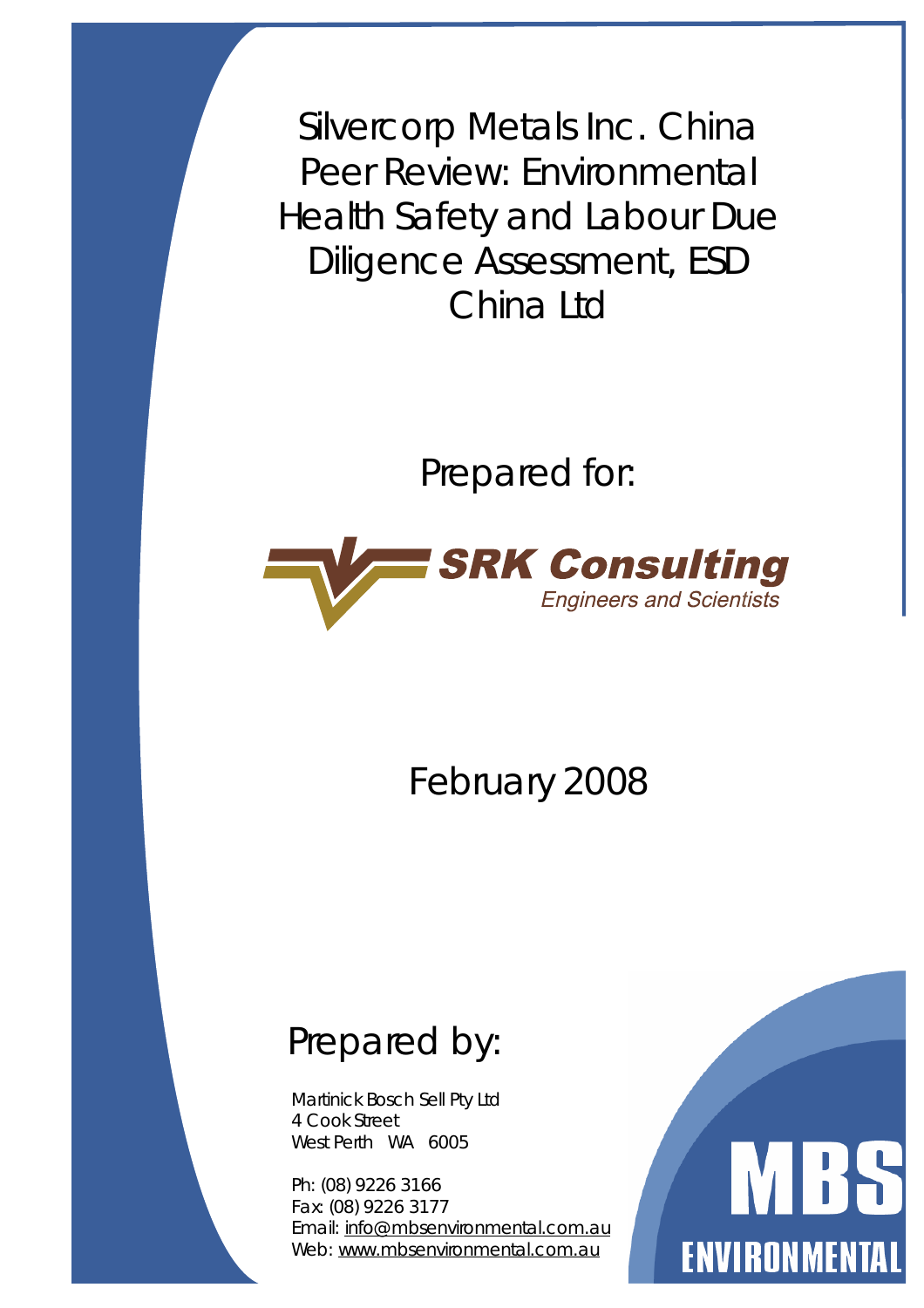

environmental and water resource consultants

# SILVERCORP METALS INC. CHINA PEER REVIEW: ENVIRONMENTAL HEALTH SAFETY AND LABOUR DUE DILIGENCE ASSESSMENT, ESD CHINA LTD

#### PREPARED FOR

## SRK CONSULTING ENGINEERS AND SCIENTISTS

This report is copyright. Ownership of the copyright remains with Martinick Bosch Sell Pty Ltd (MBS Environmental).

This report has been prepared for **SRK Consulting Engineers and Scientists** on the basis of instructions and information provided by **SRK Consulting Engineers and Scientists** and therefore may be subject to qualifications which are not expressed.

No other person may use or rely on this report without confirmation in writing from MBS Environmental. MBS Environmental has no liability to any other person who acts or relies upon any information contained in this report without confirmation.

This report has been checked and released for transmittal to **SRK Consulting Engineers and Scientists**.

**PREPARED BY:**  Peter Smith Signature:  $\beta_{\text{flow}}$  Date: 19.02.08 Principal Environmental Consultant

**CHECKED BY:**  Frincipal Environmental Consultant<br>
CHECKED BY:<br>
Lance Bosch Signature: Date: 19.02.08 Managing Director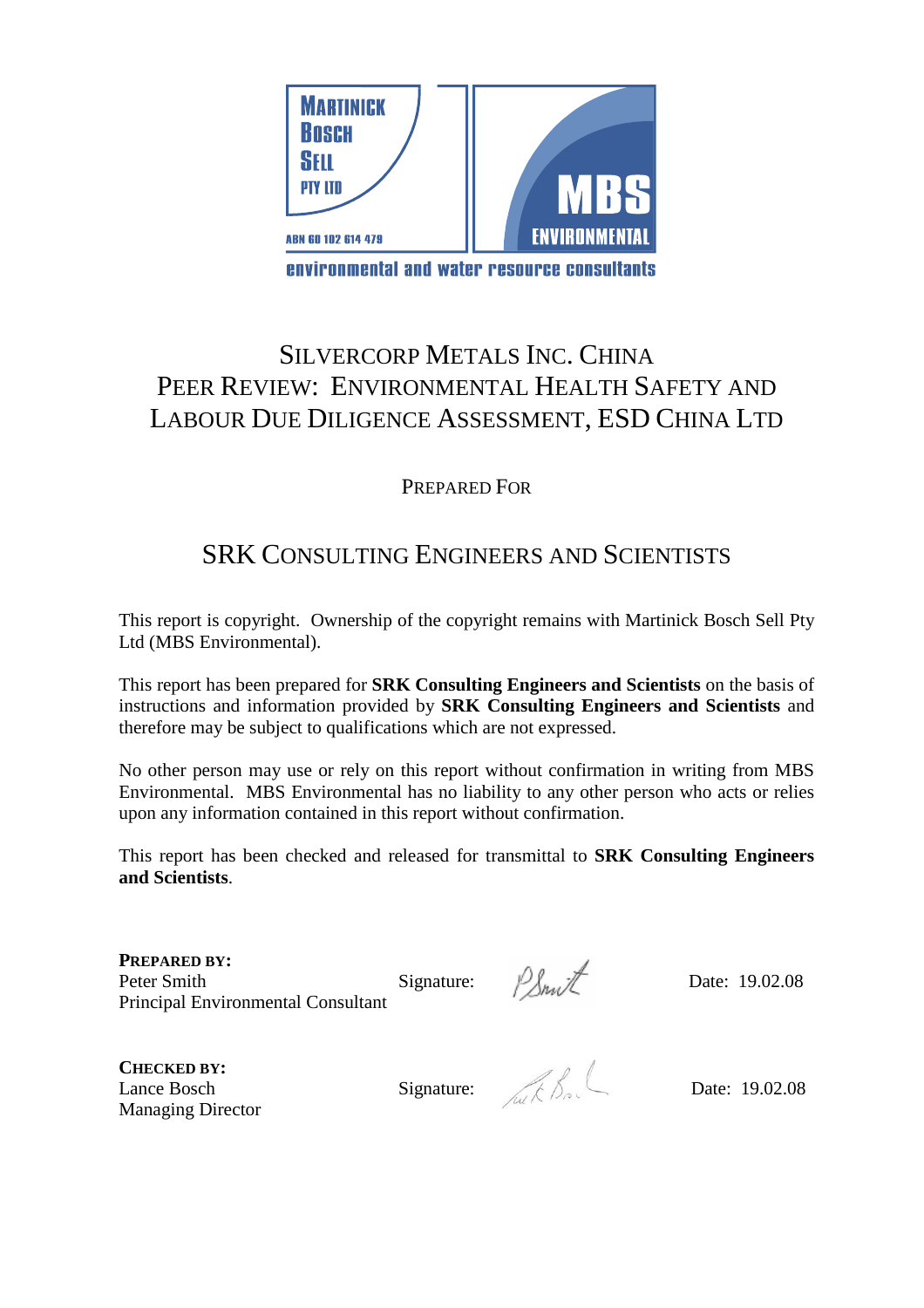SILVERCORP METALS INC. CHINA PEER REVIEW: ENVIRONMENTAL HEALTH SAFETY AND LABOUR DUE DILIGENCE ASSESSMENT, ESD CHINA LTD

FEBRUARY 2008

PREPARED FOR



**BY** 

# **MBS ENVIRONMENTAL**

4 Cook Street West Perth WA 6005 Australia

Telephone: (618) 9226 3166 Facsimile: (618) 9226 3177 Email: [info@mbsenvironmental.com.au](mailto:info@mbsenvironmental.com.au)





environmental and water resource consultants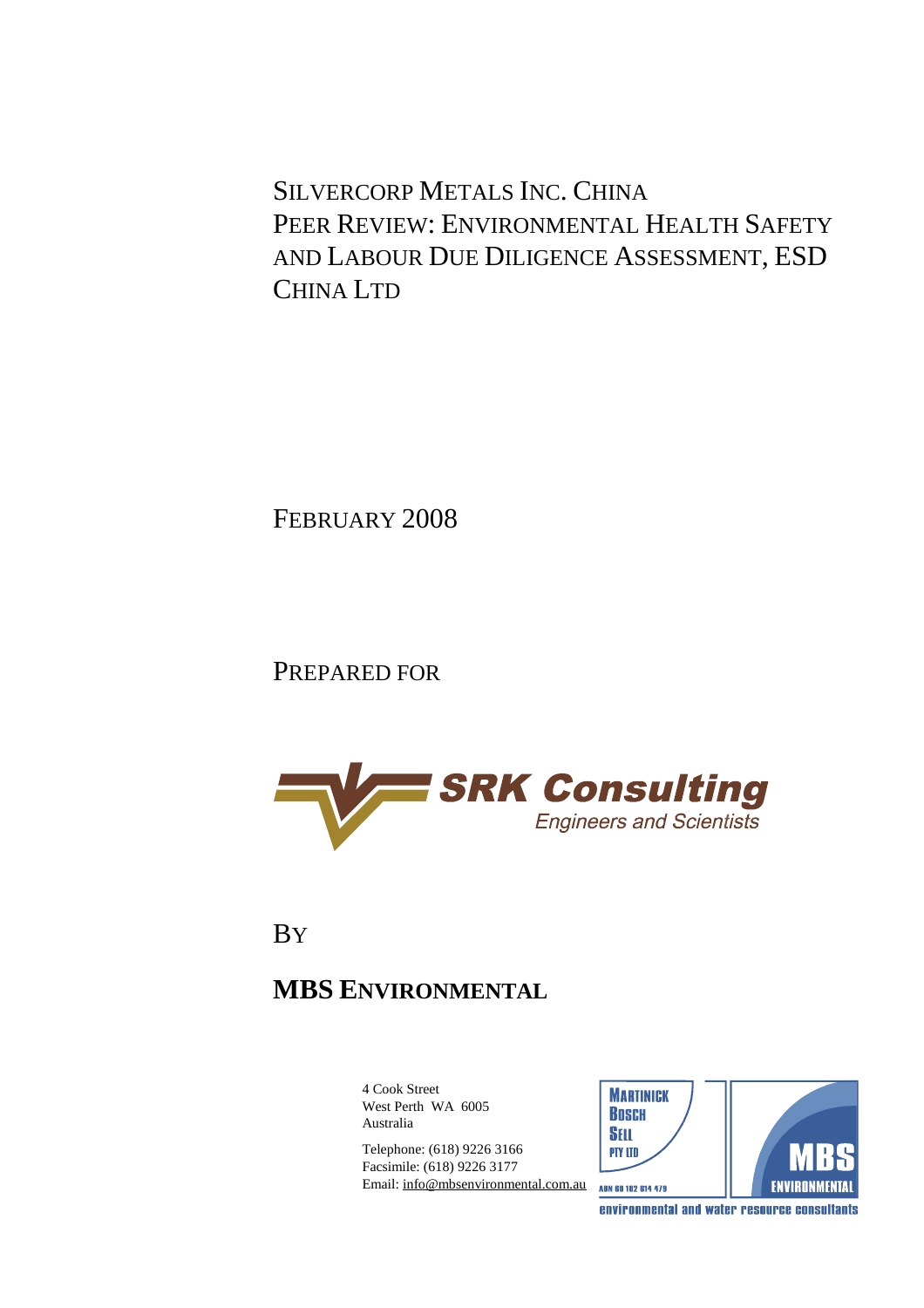# **TABLE OF CONTENTS**

| 1.        |  |
|-----------|--|
| 11<br>1.2 |  |
| 2.        |  |
| 2.1       |  |
| 2.2       |  |
| 2.2.1     |  |
| 2.2.2     |  |
| 2.2.3     |  |
| 2.2.4     |  |
| 2.2.5     |  |
| 2.2.6     |  |
| 2.3       |  |
| 2.3.1     |  |

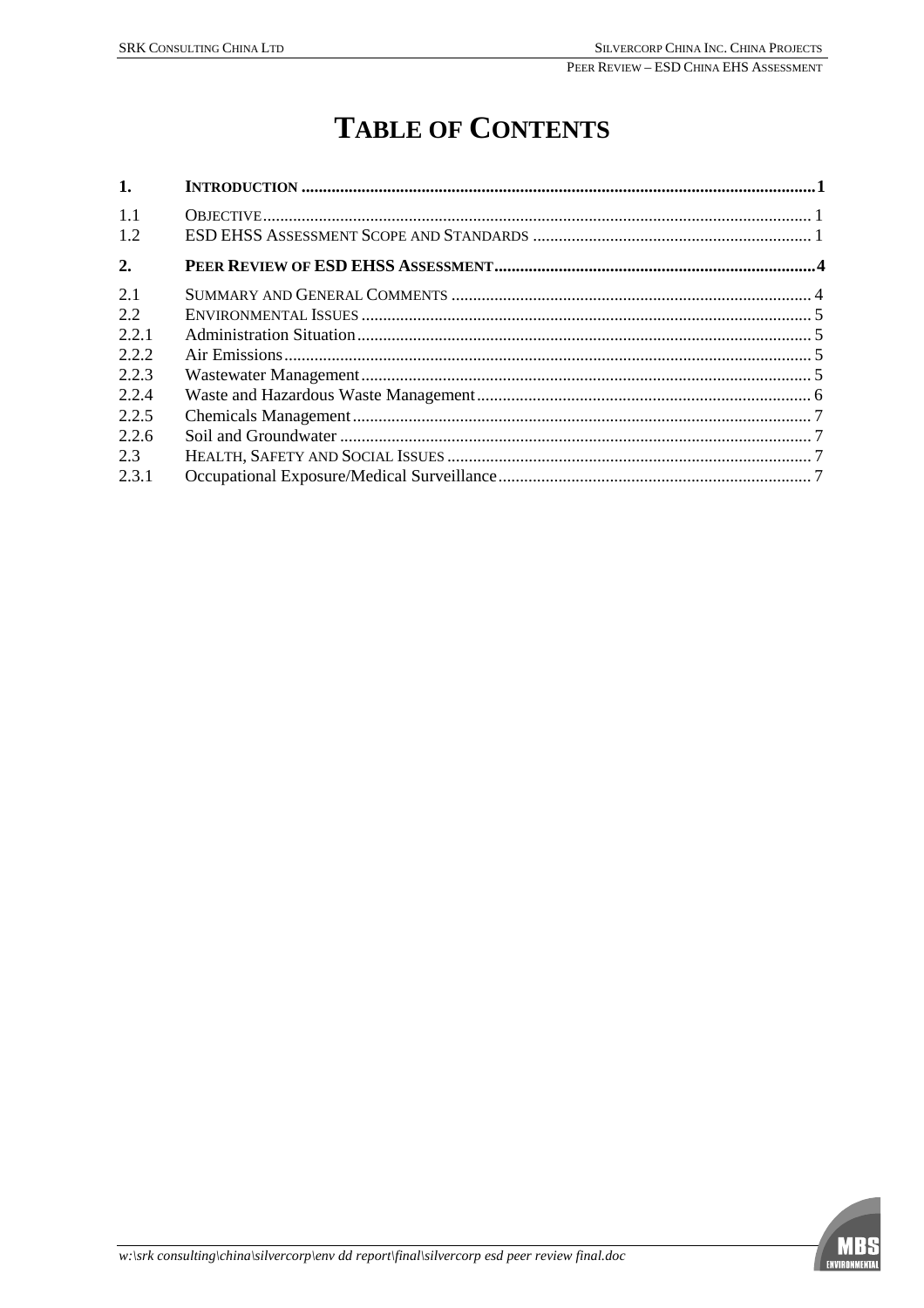## **1. INTRODUCTION**

Silvercorp Metals Inc. (Silvercorp) is a Canadian public listed company engaged in acquisition, exploration and development of mining projects within China. Silvercorp, through its subsidiaries, currently have the following exploration, mining and minerals processing projects within the Henan province of China:

- Luoning County Ying Silver-Lead-Zinc Project (Ying) with exploration, operating underground mine and processing plant, and a smelter development project (Luoning Smelter), and the Hao Ping Guo Silver-Gold-Lead Project (HPG) with exploration, operating underground mine and processing plant.
- Nanzhao County NZ Gold-Silver Exploration Project (previously operated underground mine and processing plant).

In November 2007, Silvercorp commissioned ESD China Ltd (ESD) to undertake an environmental, health, safety and social (EHSS) assessment of the Ying and HPG mining and mineral processing projects. This assessment did not include the Luoning Smelter Project and the NZ Exploration Project. In December 2007, Silvercorp requested that MBS Environmental undertake a peer review of the completed ESD assessment.

## **1.1 OBJECTIVE**

The objective is to provide a peer review of the ESD EHSS assessment, through assessing the adequacy and appropriateness of the ESD review process and findings, against current internationally recognised standards and practices.

## **1.2 ESD EHSS ASSESSMENT SCOPE AND STANDARDS**

The ESD EHSS assessment was undertaken against:

- Chinese Legislation.
- World Bank/International Finance Corporation (IFC) environmental standards and guidelines.
- Equator Principles.

The ESD assessment also aimed to identify *'areas where opportunities for improvement in EHSS management, could be achieved that would benefit the overall performance of Silvercorp*'.

The ESD assessment comprised a two day site inspection and half day documentation review and discussion with Silvercorp representatives.

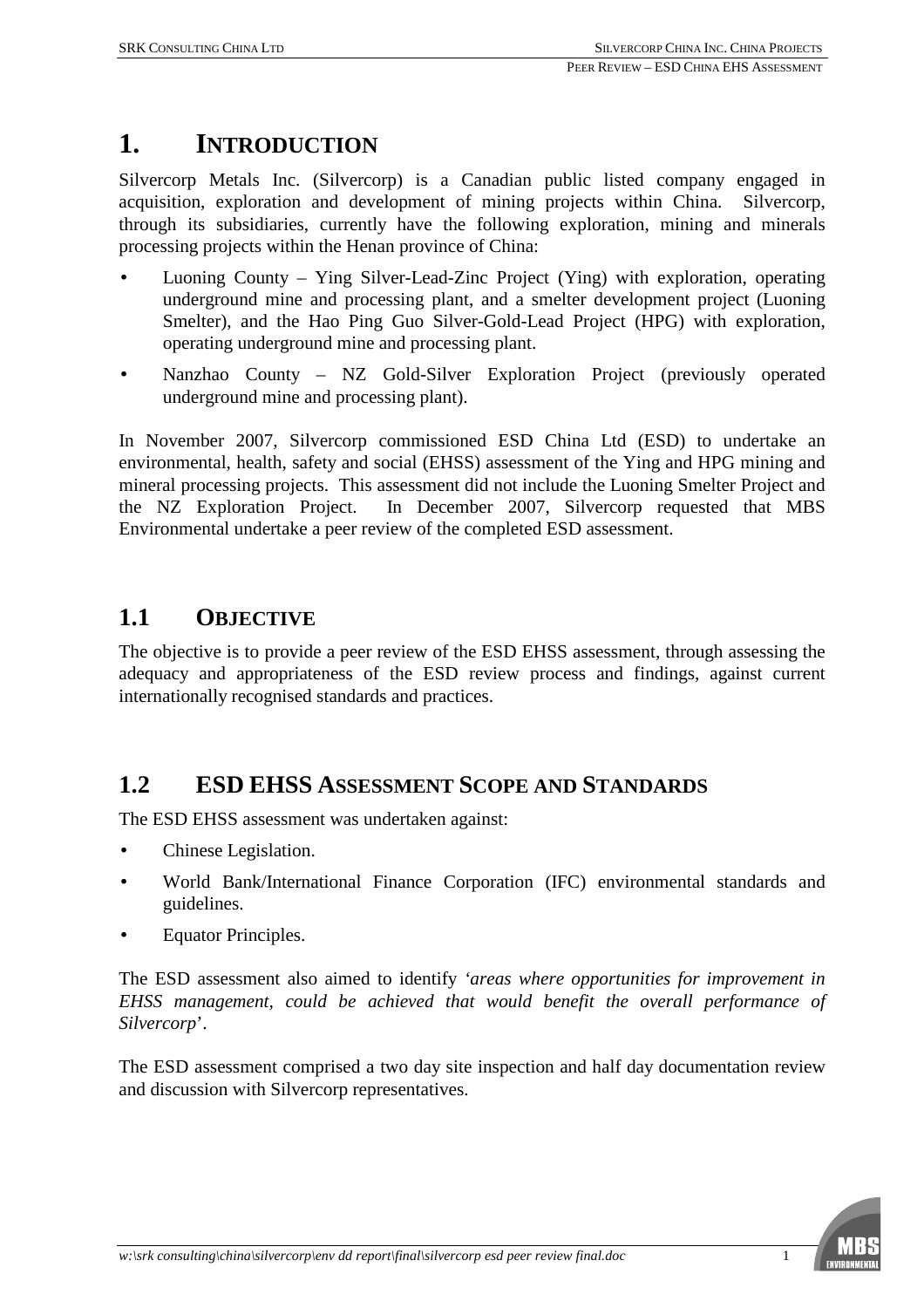The ESD EHHS assessment addresses the following issues:

#### • **Environmental Issues**:

- − Administration the site (i.e. project environmental approvals and compliance).
- − Environmental management (i.e. environmental management system).
- − Air emissions.
- − Water supply.
- − Waste water management.
- − Waste and hazardous management.
- − Noise environmental and occupational.
- − Ozone depleting substances (ODS).
- − Polychlorinated biphenyls (PCBs).
- − Ionising radiation.
- − Asbestos.
- − Soil and groundwater (i.e. potential contamination areas).

#### • **Health and Safety Issues:**

- − Administration the site (i.e. safety compliance).
- − Health and safety management.
- − Electrical safety.
- − Machine guarding.
- − Working at height and working surface.
- − Hazardous substance management.
- − Confined space.
- − Occupational noise.
- − Occupational exposure.
- − Lighting.
- − Fire and emergency response.

#### • **Labour and Social Issues:**

- − Wages and benefits.
- − Hours of work.
- − Medical surveillance.
- − Freedom of association and collective bargaining.
- − Harassment and abuse.
- − Non-discrimination.
- − Forced labour.

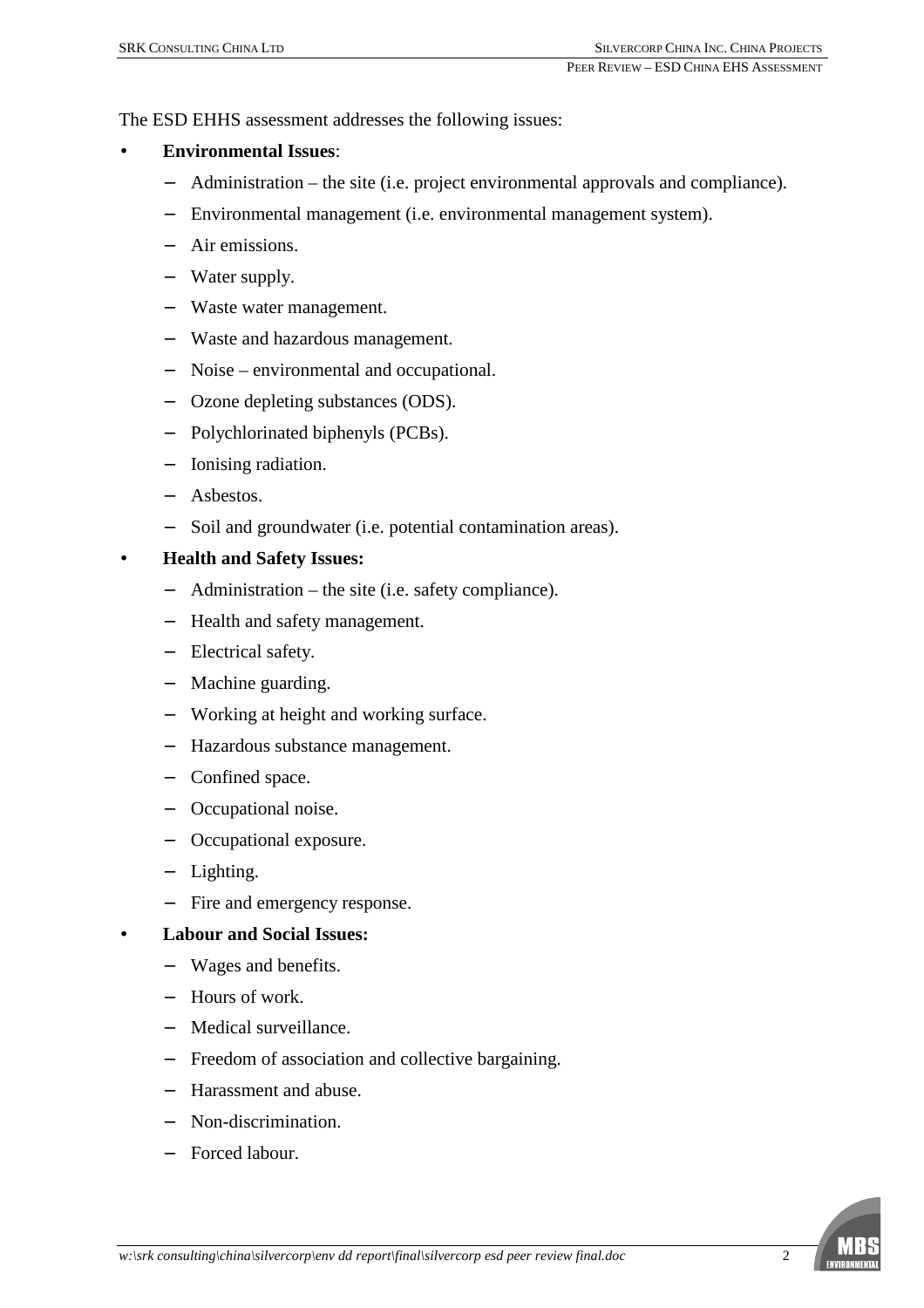− Child labour.

The ESD assessment presented the review findings in a summary table. This table lists, for each relevant issue, the:

- Assessment findings.
- Current compliance/management status.
- Actions and recommendations.
- Cost estimates (to complete recommended actions).

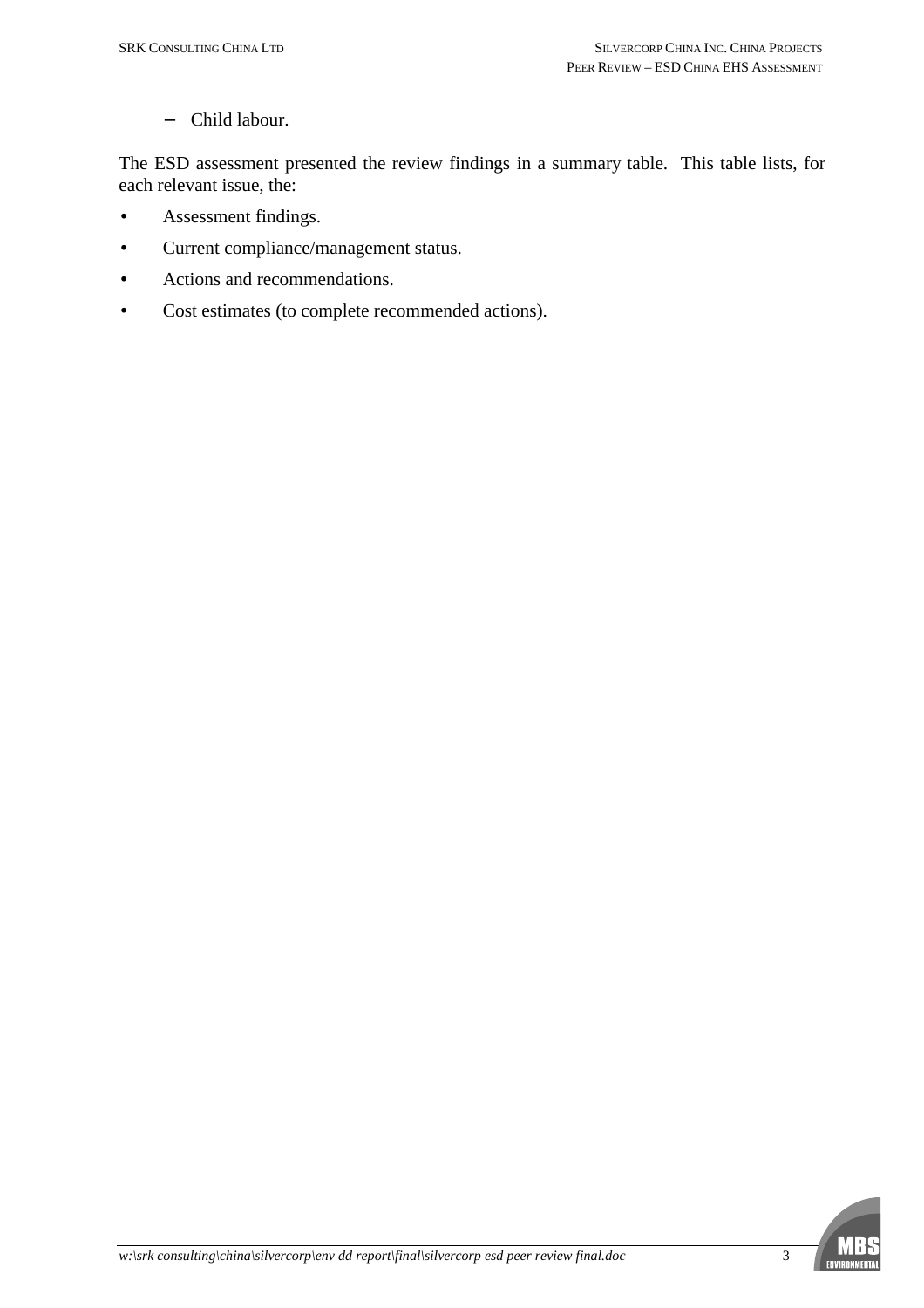## **2. PEER REVIEW OF ESD EHSS ASSESSMENT**

### **2.1 SUMMARY AND GENERAL COMMENTS**

The ESD EHSS assessment makes general high level comments regarding the environmental management performance of the Ying and HPG mining and mineral processing projects. The emphasis is mainly on defining Chinese legislative compliance, rather than conformance with international guidelines.

The ESD EHSS assessment provides a comprehensive listing of technical sources and permits/approval documentation for the Ying and HPG mining and mineral processing projects. The assessment adequately addresses the status of the following EHSS management issues, as at November 2007:

#### • **Environmental issues**:

- − Water supply.
- − Chemicals management.
- − Noise environmental and occupational.
- − Ozone depleting substances.
- − Polychlorinated biphenyls.
- − Ionising radioactivity.
- − Asbestos.
- **Health and safety issues** all issues are adequately addressed with the exception of Occupational exposure.
- **Labour and social issues** all issues are adequately addressed.

MBS Environmental makes the following comments in regards to perceived deficiencies in the ESD EHSS assessment:

- The assessment makes the summary statement that *'No high risk issue was identified for both Ying Project and HPG Project during the assessment'*, yet no risk analysis process is provided as part of the review, to support this statement. The assessment also does not emphasise or adequately address the recognised inherent environmental risks associated with the mining and mineral processing of lead/heavy metals (i.e. the potential for lead/heavy metal contamination in air and surface water/sediment emissions).
- The ESD assessment does not address mine/site closure planning (i.e. a component of the IFC Environmental, Health and Safety Guidelines for Mining).
- The following EHSS management issues are not adequately addressed within the review:
	- − Environmental issues administration/site compliance, air emission, wastewater management, waste and hazardous waste management, chemicals management, and soil and groundwater (site contamination).

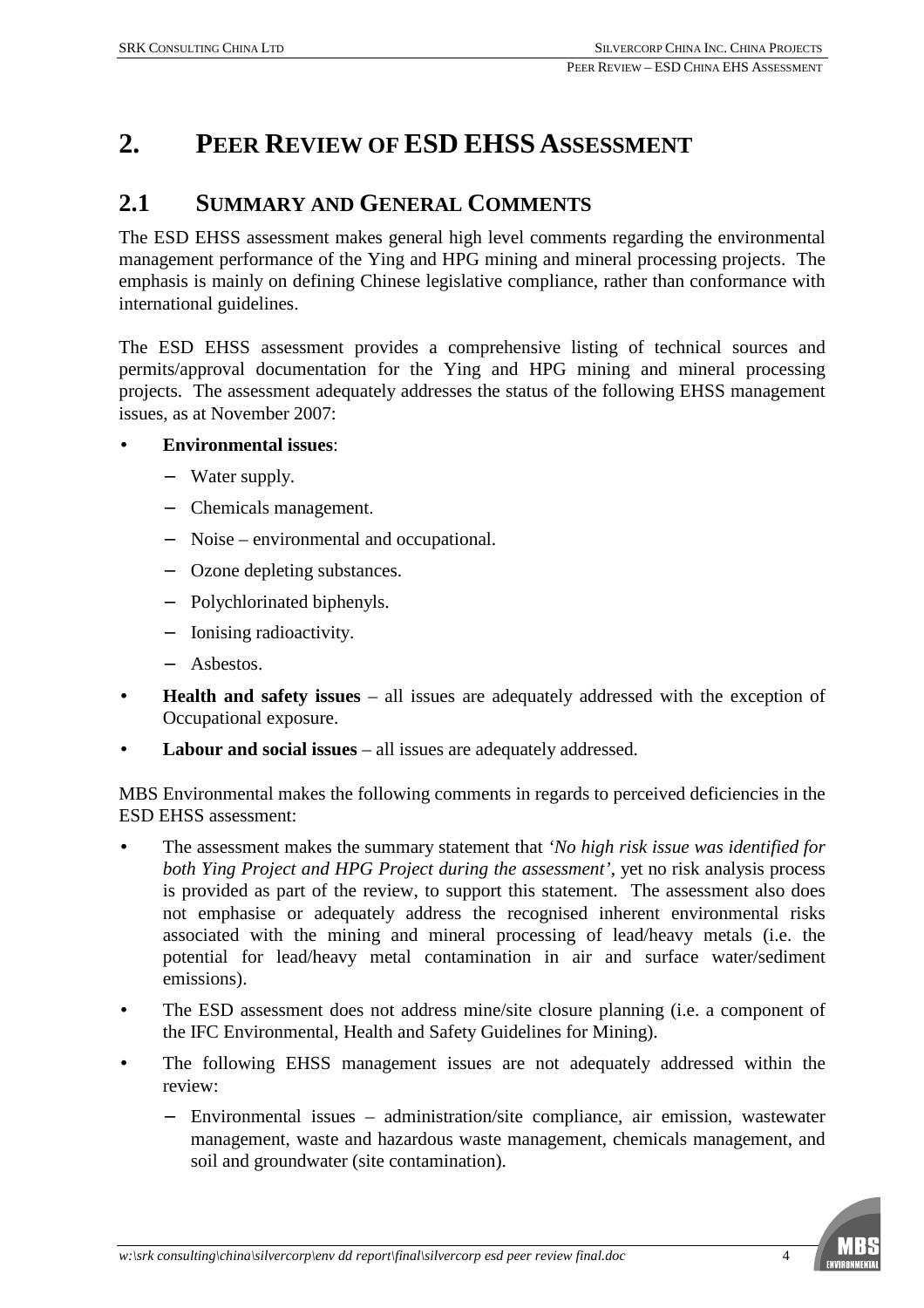Health, safety and social issues – occupational exposure.

The following sections provide additional supporting comments in respect of the adequacy of the above EHSS management issues.

#### **2.2 ENVIRONMENTAL ISSUES**

#### **2.2.1 Administration Situation**

This item of the ESD EHSS assessment covers the environmental approval and compliance status for the Ying and HPG projects.

The item provides a high level assessment of the status with the relevant impact assessment and approval documentation. The assessment makes the following summary statement '*Silvercorp has developed projects by complying with Chinese EHSS laws and regulations, including project pre-assessments and approvals (EIA and approvals, Safety assessment and approval, fire fighting inspection and approval)'*. However, the assessment does not adequately define the projects' current compliance status with regards to individual specific environmental approval conditions. Some of these management areas (i.e. water and waste management) are addressed in separate items, but their current compliance status against the relevant approval conditions is not clearly defined.

#### **2.2.2 Air Emissions**

Whilst the ESD assessment acknowledges that there was no ambient air monitoring data available for review, the assessment also makes the statement '*no obvious dust was observed at the both mining and milling sites*'. This statement reflects a lack of understanding of what can constitute a significant dust emission. Significant environmental and occupational exposure levels of suspended particulates are not necessarily able to be observed, but require sampling/measurement to determine the significance of the emission.

The assessment also makes the statement that '*air emission monitoring report was only available for the incinerator used in Ying mining area. No other ambient air monitoring reports and air emission reports were available for review during site visit. Therefore compliance status of air emission can not be confirmed'*. The assessment however, does not emphasise or expand on the significance of this issue (i.e. in terms of the risk that the operational dust emissions present and the potential to result in the generation of significant environmental and occupational exposure impacts).

#### **2.2.3 Wastewater Management**

The assessment refers to the management of wastewater as having '*Potential Compliance*' (i.e. *further details and review needed to determine if it is a non-compliance*). Yet the assessment makes the following statements '*Extracted water in HPG mine area: the extracted water was discharged to surface river directly at approximately 30 cubic metres per day without any treatment*', and '*Wastewater must be treated to meet the Integrated Wastewater Discharge* 

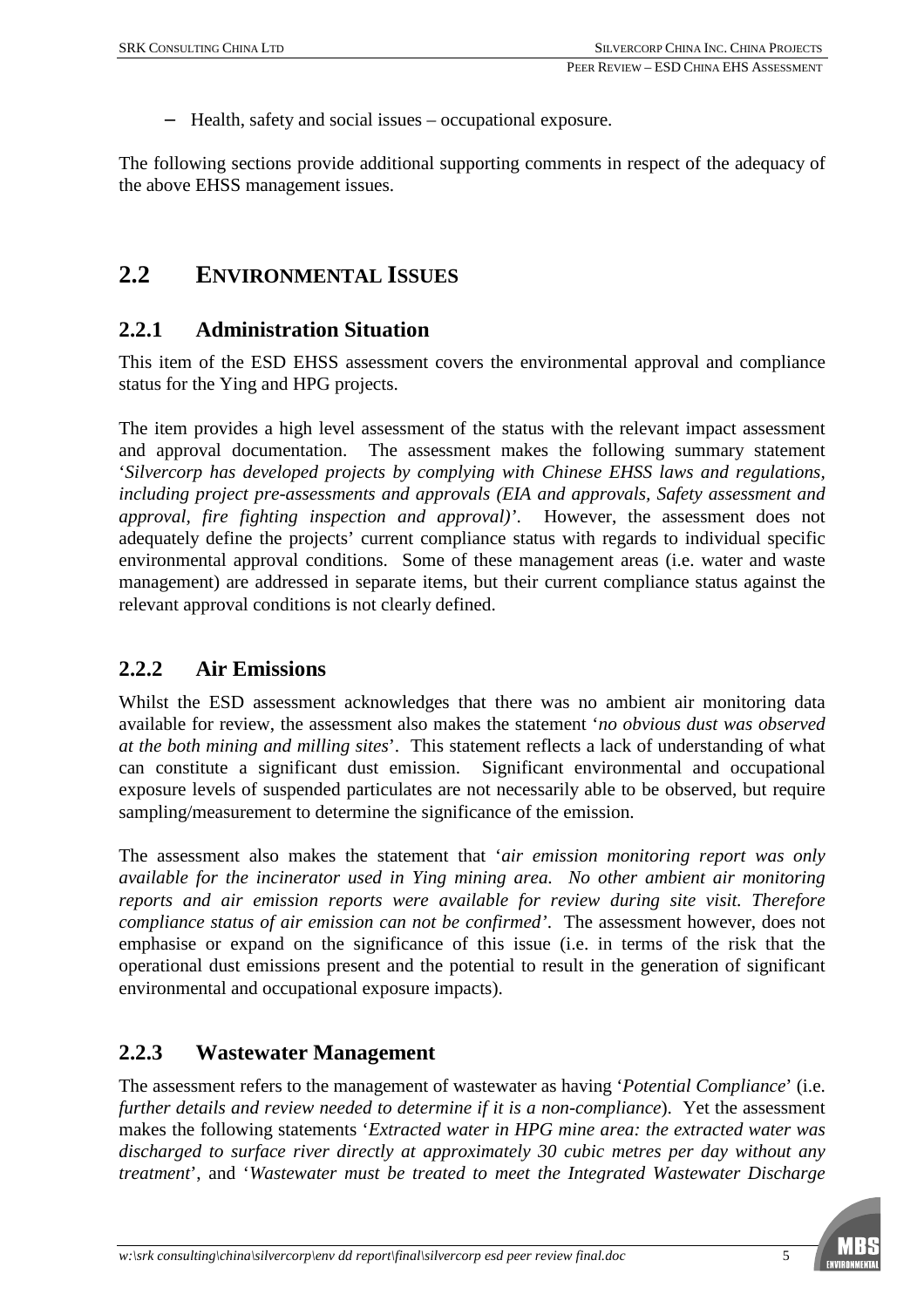*Standard prior to discharge*'. These statements suggest this wastewater management practice for the HPG mine is currently non-compliant.

The ESD EHSS assessment also does not address or emphasise the potential for off-site contamination from wastewater sediment discharges (i.e. potential lead/heavy metal contamination).

The ESD EHSS assessment makes the following summary statements in regards to tailings management:

- *The tailing starter dam at HPG milling site had been modified to meet the government requirements.* This statement is not expanded on within the main body of the report and it is unclear what this modification comprised, what are the government requirements and when the modification was undertaken.
- *The tailing storage facility (TSF) at Ying milling site was well designed, constructed and maintained.* This statement is not expanded on within the main body of the report. There is also a statement made under the Soil and Groundwater item that refers to the potential impact to groundwater from seepage of the collected tailings water/sediments (i.e. seepage through the unlined TSF seepage containment pond).

In addition to the above statements, there are also the following apparent contradictory statements made in regards to the condition of the HPG TSF:

- *Photo 26 – The general condition of the TSF starter dam and tailings embankment at HPG Milling Plant is good.*
- *Photo 27 – There is potential for erosion to occur on/near the left abutment* (NB. Photo 27 shows significant erosion at the left abutment).

#### **2.2.4 Waste and Hazardous Waste Management**

The ESD EHSS assessment makes the statement that '*No hazardous waste management program maintained onsite'*, and then categorises this as '*Compliance*'. The key provided for the summary table states that '*Compliance = regulatory non compliance*', so the assessment is effectively categorising the lack of a hazardous waste management as being a non-compliant.

The ESD EHSS assessment makes the following statement in respect domestic and industrial solid waste management, '*Solid industrial and domestic wastes are disposed of directly to land. This practice is line with provisions made in the Ying EIA for centralized disposal areas*  which are to be buried at the end of their service life. This solid waste disposal method is in *line with international sanitary landfill practice'*. It is worth noting that the solid waste management practice of 'direct disposal to land and burial at the end of the service life' is not in line with international sanitary landfill practice. The recognised international sanitary landfill practice comprises disposal of solid waste below ground level within an open trench, with a minimal active dumping area that is covered with soil on a regular basis.

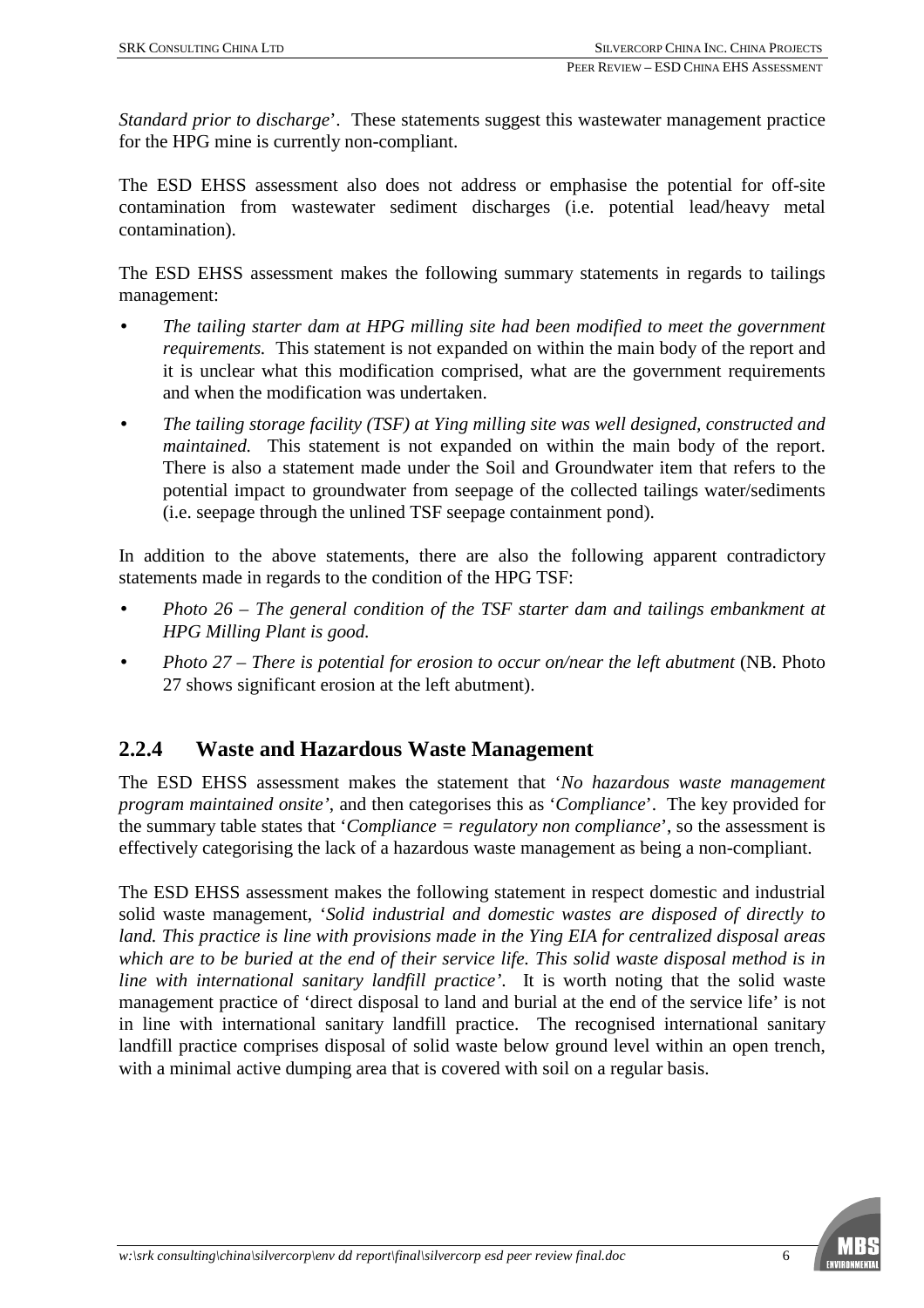### **2.2.5 Chemicals Management**

The ESD assessment identifies the following in respect to issues with the storage and handling of chemicals and hazardous materials:

- Lack of and / or poorly designed secondary containment.
- Lack of and / or incorrect labelling and signage.
- Lack of Material Safety Data Sheets for chemicals utilised on site.

It is worth noting that the summary table collectively lists these issues as '*Compliance*'. Utilising the definition of 'compliance, provided for the table key, these issues are considered to be 'regulatory non-compliances'.

#### **2.2.6 Soil and Groundwater**

The item refers to the potential areas of soil and groundwater contamination. A chemical spillage area and two hydrocarbon spillage areas at the Xiayu Mill Plant (Ying Project) were listed as areas of concern for soil and groundwater contamination. In addition the Xiayu tailings storage facility (TSF) seepage collection pond and the Ying mine water containment pond are listed as areas of concern. No potential contamination areas for the HPG project were listed; however, a photograph (Plate 22) of a contamination area around a chemical solution tank the HPG project is provided.

## **2.3 HEALTH, SAFETY AND SOCIAL ISSUES**

#### **2.3.1 Occupational Exposure/Medical Surveillance**

The ESD EHSS assessment is not clear on the current status with potential risks and issues associated with occupational exposure to lead/heavy metal dust. The assessment states that*' Occupational exposure is monitored by the gas detector for carbon monoxide in mines twice a day'*. While this occupational exposure monitoring does not appear to include dust exposure, the corresponding recommended action is stated as '*Ensure the daily test for dust, carbon monoxide and wind speed complied'*. It is not clear from these two statements whether daily occupational dust monitoring is undertaken and if so, are the samples analysed for lead/heavy metals and the results assessed for occupational exposure levels.

In terms of the corresponding occupational exposure medical and health checks, the ESD EHSS assessment makes the following statements:

- '*No medical surveillance program had been developed for the company. No filing or database system to track individual employee's occupational health status is in place'.*
- '*No comprehensive pre-employment, on-job/regular and before resignation health examination for all employees, particular for workers who works in occupational hazardous positions e.g. dust, harmful chemicals and noise'*.